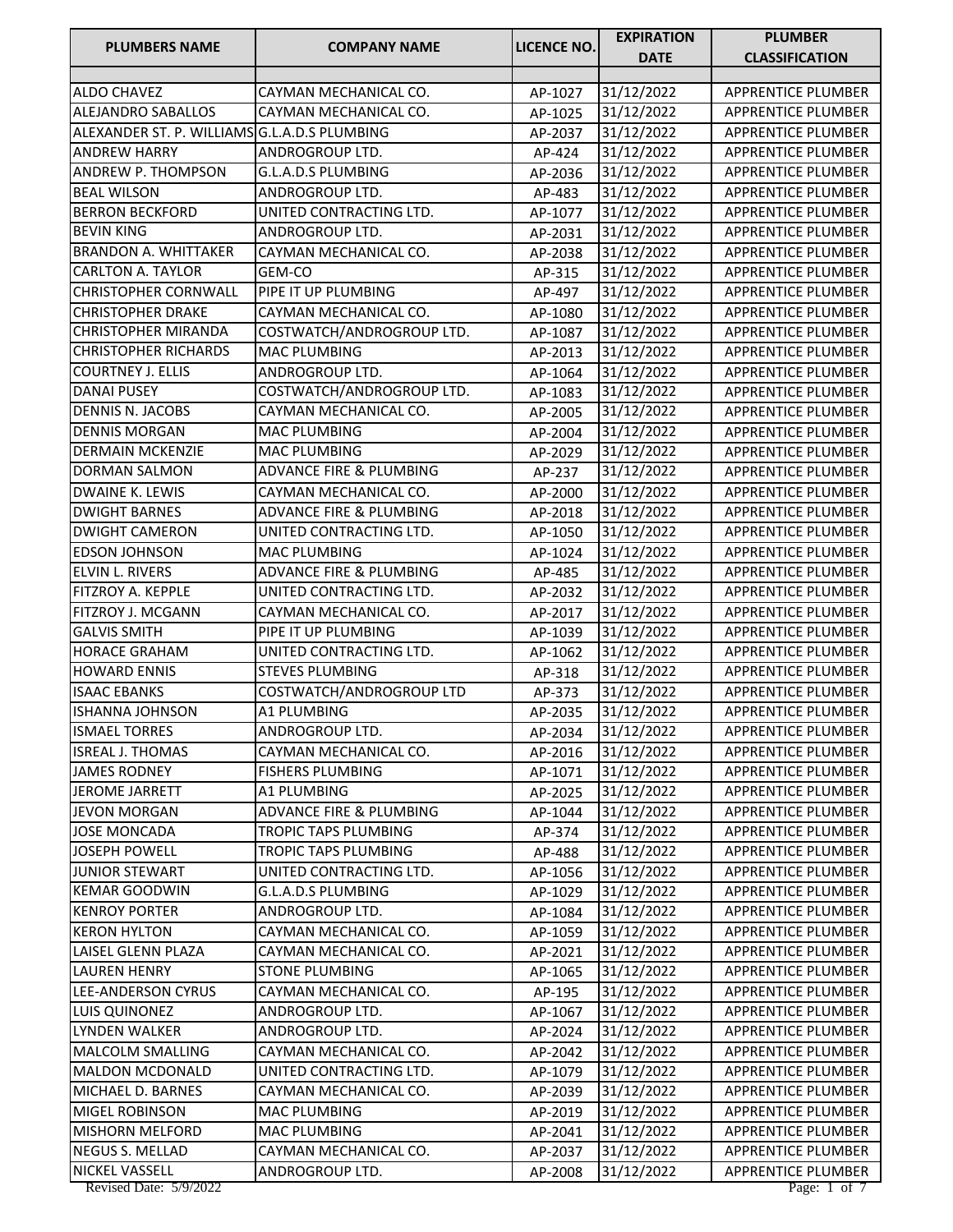| <b>NYRON BROWN</b>         | A1 PLUMBING                        | AP-2026 | 31/12/2022 | <b>APPRENTICE PLUMBER</b> |
|----------------------------|------------------------------------|---------|------------|---------------------------|
| <b>ODRAIN LAYLOR</b>       | ANDROGROUP LTD.                    | AP-2012 | 31/12/2022 | <b>APPRENTICE PLUMBER</b> |
| <b>OMAR BECKFORD</b>       | UNITED CONTRACTING LTD.            | AP-1078 | 31/12/2022 | APPRENTICE PLUMBER        |
| <b>OTAINEY DOUGLAS</b>     | <b>ADVANCE FIRE &amp; PLUMBING</b> | AP-1058 | 31/12/2022 | <b>APPRENTICE PLUMBER</b> |
| <b>PAUL CUMMINGS</b>       | <b>ADVANCE FIRE &amp; PLUMBING</b> | AP-312  | 31/12/2022 | <b>APPRENTICE PLUMBER</b> |
| PAUL D. SCARLETT           | G.L.A.D.S PLUMBING                 | AP-2038 | 31/12/2022 | <b>APPRENTICE PLUMBER</b> |
| <b>PERCIVAL TATER</b>      | THISTLE GENERAL CONTRACTORS        | AP-347  | 31/12/2022 | <b>APPRENTICE PLUMBER</b> |
| <b>PETER GORE</b>          | <b>ANDROGROUP LTD.</b>             | AP-1073 | 31/12/2022 | <b>APPRENTICE PLUMBER</b> |
| <b>RAYMOND ARTIAGA</b>     | UNITED CONTRACTING LTD.            | AP-2033 | 31/12/2022 | <b>APPRENTICE PLUMBER</b> |
| <b>RAYON R. COLE</b>       | <b>ATKINSON PLUMBING</b>           | AP-2039 | 31/12/2022 | <b>APPRENTICE PLUMBER</b> |
| <b>REXY SAN DIEGO</b>      | <b>ADVANCE FIRE &amp; PLUMBING</b> | AP-1008 | 31/12/2022 | <b>APPRENTICE PLUMBER</b> |
| <b>ROMAINE SALMON</b>      | <b>ADVANCE FIRE &amp; PLUMBING</b> | AP-1043 | 31/12/2022 | <b>APPRENTICE PLUMBER</b> |
| <b>SHAWN HAMILTON</b>      | <b>ADVANCE FIRE &amp; PLUMBING</b> | AP-2038 | 31/12/2022 | APPRENTICE PLUMBER        |
| SOLOMAN Z. NEMBHARD        | UNITED CONTRACTING LTD.            | AP-1076 | 31/12/2022 | <b>APPRENTICE PLUMBER</b> |
| <b>TASWAYNE SALMON</b>     | <b>JUNIOR THE PLUMBER</b>          | AP-2040 | 31/12/2022 | <b>APPRENTICE PLUMBER</b> |
| <b>TRAVIS J. ROSS</b>      | <b>ADVANCE FIRE &amp; PLUMBING</b> | AP-2014 | 31/12/2022 | <b>APPRENTICE PLUMBER</b> |
| <b>TRISTON THOMPSON</b>    | <b>RACKIYM PLUMBING</b>            | AP-1069 | 31/12/2022 | <b>APPRENTICE PLUMBER</b> |
| <b>VISCOUNT COACH</b>      | UNITED CONTRACTING LTD.            | AP-1075 | 31/12/2022 | <b>APPRENTICE PLUMBER</b> |
| <b>VIVIAN R. GRAY</b>      | UNITED CONTRACTING LTD.            | AP-1061 | 31/12/2022 | <b>APPRENTICE PLUMBER</b> |
| <b>WAYNE ROY MCCALLA</b>   | <b>ADVANCE FIRE &amp; PLUMBING</b> | AP-357  | 31/12/2022 | <b>APPRENTICE PLUMBER</b> |
| <b>WILLIAM NEIL</b>        | AL'S PLUMBING                      | AP-103  | 31/122022  | <b>APPRENTICE PLUMBER</b> |
| <b>WILLIAM VANEGAS</b>     | UNITED CONTRACTING LTD.            | AP-1074 | 31/12/2022 | <b>APPRENTICE PLUMBER</b> |
| <b>WILMAN MCDONALD</b>     | CAYMAN MECHANICAL CO.              | AP-1028 | 31/12/2022 | <b>APPRENTICE PLUMBER</b> |
| <b>WYCLIFFE GOULBOURNE</b> | CAYMAN MECHANICAL CO.              | AP-435  | 31/12/2022 | <b>APPRENTICE PLUMBER</b> |
| <b>ZAHBIAN H. EBANKS</b>   | CAYMAN MECHANICAL CO.              | AP-2036 | 31/12/2022 | <b>APPRENTICE PLUMBER</b> |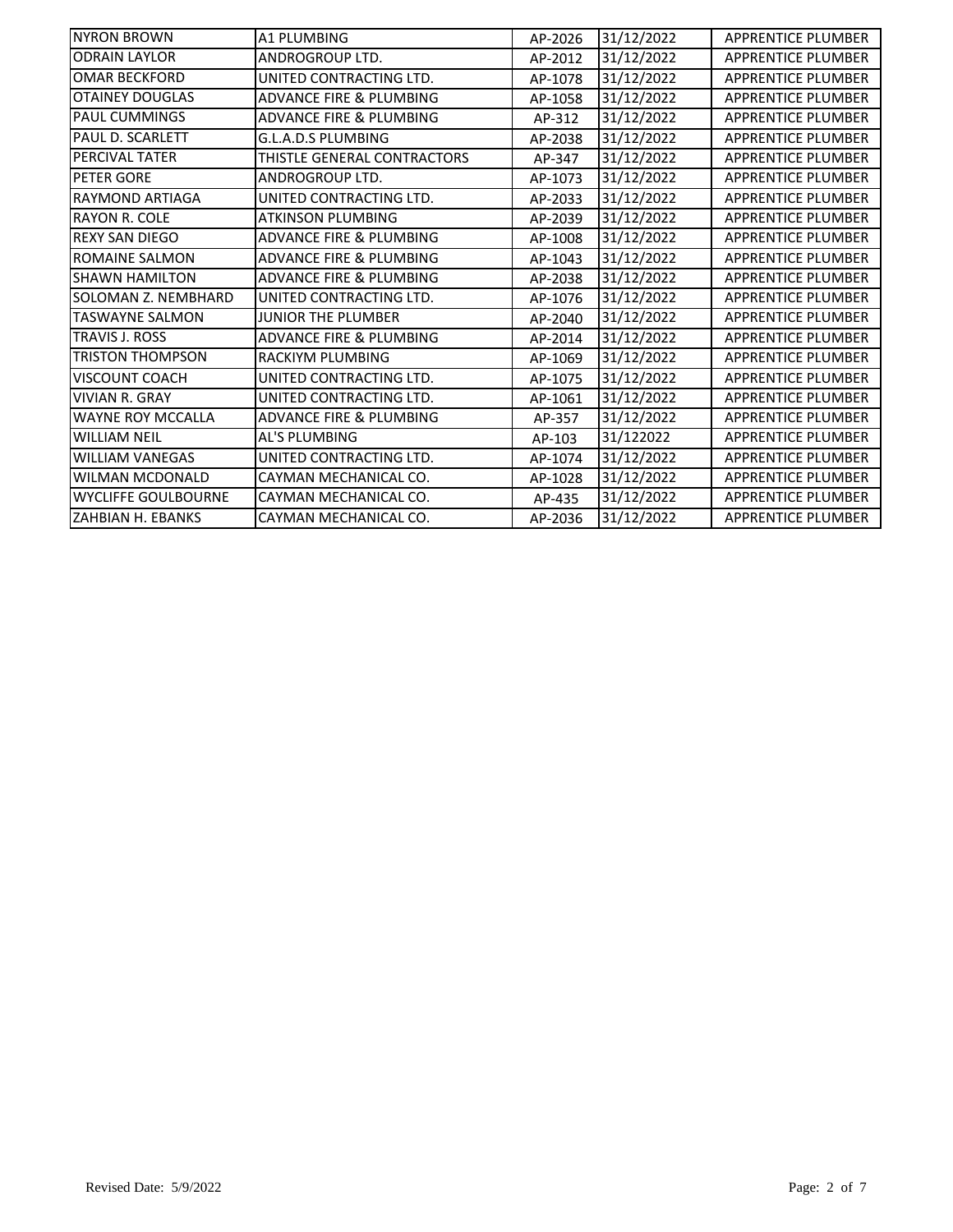| <b>PLUMBERS NAME</b>       | <b>COMPANY NAME</b>                   | LICENCE NO. | <b>EXPIRATION</b> | <b>PLUMBER</b>                |
|----------------------------|---------------------------------------|-------------|-------------------|-------------------------------|
|                            |                                       |             | <b>DATE</b>       | <b>CLASSIFICATION</b>         |
| <b>ADRIAN HARPER</b>       | G.L.A.D.S PLUMBING                    | JP-234      | 31/12/2023        | JOURNEYMAN PLUMBER            |
| <b>ALCOTT FISHER</b>       | FISHER'S PLUMBING LTD.                | JP-136      | 31/12/2022        | JOURNEYMAN PLUMBER            |
| <b>ANDRE BODDEN</b>        | <b>SELF EMPLOYED</b>                  | JP-137      | 31/12/2022        | <b>JOURNEYMAN PLUMBER</b>     |
| <b>ANDRE WILSON</b>        | <b>WILSON TOTAL PLUMBING SERVICES</b> | JP-197      | 31/12/2022        | JOURNEYMAN PLUMBER            |
| <b>ANDREW J. SELIG</b>     | ANDRO GROUP LTD.                      | JP-251      | 31/12/2022        | JOURNEYMAN PLUMBER            |
| <b>ANTHONY MCINERNEY</b>   | <b>MAC PLUMBING</b>                   | JP-111      | 31/12/2025        | JOURNEYMAN PLUMBER            |
| <b>AYON MCCOOK</b>         | PLUMBRITE PLUMBING SERVICES           | JP-171      | 31/12/2023        | JOURNEYMAN PLUMBER            |
| <b>BERNARDINO CORTEZ</b>   | ANDRO GROUP LTD.                      | JP-196      | 31/12/2022        | JOURNEYMAN PLUMBER            |
| <b>BRADLEY HARRIS</b>      | ANDRO GROUP LTD.                      | JP-225      | 31/12/2022        | JOURNEYMAN PLUMBER            |
| <b>CARVEL MCLEAN</b>       | <b>SELF EMPLOYED</b>                  | JP-058      | 31/12/2022        | <b>JOURNEYMAN PLUMBER</b>     |
| <b>CECIL WALTON JR.</b>    | C & J PLUMBING                        | JP-017      | 31/12/2022        | JOURNEYMAN PLUMBER            |
| <b>CHARLES MCLAUGHLIN</b>  | <b>SELF EMPLOYED</b>                  | JP-022      | 31/12/2022        | JOURNEYMAN PLUMBER            |
| <b>CLEVE DENNIS</b>        | <b>BODDENS PLUMBING</b>               | JP-1009     | 31/12/2022        | JOURNEYMAN PLUMBER            |
| <b>CLINTON STEWART</b>     | ADVANCE FIRE & PLUMBING LTD.          | JP-260      | 31/12/2022        | JOURNEYMAN PLUMBER            |
| <b>CORNELIO ZELAYA</b>     | ZELAYA'S PLUMBING                     | JP-088      | 31/12/2022        | JOURNEYMAN PLUMBER            |
| <b>DAVE ATKINSON</b>       | <b>ATKINSON PLUMBING</b>              | JP-156      | 31/12/2022        | JOURNEYMAN PLUMBER            |
| DONALD MOORE               | <b>SELF EMPLOYED</b>                  | JP-018      | 31/12/2022        | <b>JOURNEYMAN PLUMBER</b>     |
| <b>DONOVAN ENNIS</b>       | <b>STEVES PLUMBING</b>                | JP-034      | 31/12/2022        | JOURNEYMAN PLUMBER            |
| <b>ELMER VARGAS</b>        | ADVANCE FIRE & PLUMBING LTD.          | JP-209      | 31/12/2022        | <b>JOURNEYMAN PLUMBER</b>     |
| <b>EVERTON FRANCIS</b>     | G.L.A.D.S PLUMBING                    | JP-222      | 31/12/2022        | JOURNEYMAN PLUMBER            |
| <b>FELIX ARRIESGADO</b>    | CAYMAN MECHANICAL CO. LTD.            | JP-247      | 31/12/2022        | <b>JOURNEYMAN PLUMBER</b>     |
| <b>GARRETT HAYLOCK</b>     | <b>HAYLOCK'S PLUMBING</b>             | JP-014      | 31/12/2022        | JOURNEYMAN PLUMBER            |
| <b>GARRICK KIDD</b>        | ADVANCE FIRE & PLUMBING LTD.          | JP-258      | 31/12/2022        | JOURNEYMAN PLUMBER            |
| <b>GARRY THOMPSON</b>      | <b>TROPIC TAPS</b>                    | JP-185      | 31/12/2022        | JOURNEYMAN PLUMBER            |
| <b>GEORGE MILLER</b>       | ADVANCE FIRE & PLUMBING LTD.          | JP-172      | 31/12/2022        | JOURNEYMAN PLUMBER            |
| <b>GERALD MACINNIS</b>     | CAYMAN MECHANICAL CO. LTD.            | JP-1011     | 31/12/2022        | JOURNEYMAN PLUMBER            |
| <b>GIFT S. MUNGANI</b>     | ANDRO GROUP LTD.                      | JP-1072     | 31/12/2022        | JOURNEYMAN PLUMBER            |
| <b>GREG A. SUTHERLAND</b>  | ADVANCE FIRE & PLUMBING LTD.          | JP-242      | 31/12/2022        | JOURNEYMAN PLUMBER            |
| JAMES A. EDEN              | AQUA DESIGN LTD.                      | JP-023      | 31/12/2023        | JOURNEYMAN PLUMBER            |
| <b>JAMES HENDERSON</b>     | ANDRO GROUP LTD.                      | JP-1007     | 31/12/2022        | JOURNEYMAN PLUMBER            |
| <b>JERRY DONOGHUE</b>      | MAC PLUMBING                          | JP-1010     | 31/12/2023        | JOURNEYMAN PLUMBER            |
| <b>JOE ANN BALBONTIN</b>   | UNITED CONTRACTING LTD.               | JP-235      | 31/12/2022        | <b>JOURNEYMAN PLUMBER</b>     |
| <b>JOHN CAGBAY</b>         | ADVANCE FIRE & PLUMBING LTD.          | JP-1057     | 31/12/2022        | JOURNEYMAN PLUMBER            |
| JOHN VAN RYSWYK            | <b>TROPIC TAPS</b>                    | JP-170      | 31/12/2022        | JOURNEYMAN PLUMBER            |
| JOSEPH MOULTON             | PIPE IT UP PLUMBING                   | JP-241      | 31/12/2022        | JOURNEYMAN PLUMBER            |
| <b>JUSTUS A. MORRIS</b>    | UNITED CONTRACTING LTD.               | JP-211      | 31/12/2022        | JOURNEYMAN PLUMBER            |
| <b>KEITH SAMSON</b>        | ANDRO GROUP LTD.                      | JP-193      | 31/12/2022        | JOURNEYMAN PLUMBER            |
| <b>KIRK SUTHERLAND</b>     | ADVANCE FIRE & PLUMBING LTD.          | JP-253      | 31/12/2022        | <b>JOURNEYMAN PLUMBER</b>     |
| LEE MURRAY                 | ANDRO GROUP LTD.                      | JP-248      | 31/12/2022        | JOURNEYMAN PLUMBER            |
| <b>LEIGHTON LEWIS</b>      | ANDRO GROUP LTD.                      | JP-240      | 31/12/2022        | JOURNEYMAN PLUMBER            |
| <b>LLOYD LESLIE</b>        | JUNIOR THE PLUMBER                    | JP-158      |                   | 31/12/2022 JOURNEYMAN PLUMBER |
| <b>LYNVAL POWELL</b>       | 345 PLUMBING SOLUTIONS                | JP-219      | 31/12/2022        | JOURNEYMAN PLUMBER            |
| LUIS F. HYDES              | <b>HYDES PLUMBING</b>                 | JP-081      | 31/12/2022        | JOURNEYMAN PLUMBER            |
| <b>MAITLAND HENRY</b>      | TYSON PLUMBING                        | JP-044      | 31/12/2022        | JOURNEYMAN PLUMBER            |
| <b>MANUEL PEREZ ALEMAN</b> | CAYMAN MECHANICAL CO. LTD.            | JP-208      | 31/12/2023        | JOURNEYMAN PLUMBER            |
| <b>MARIO ARANSEVIA</b>     | KOOLA LTD.                            | JP-190      | 31/12/2022        | JOURNEYMAN PLUMBER            |
| <b>MAURICE LAWSON</b>      | DEPARTMENT OF PLANNING                | JP-037      | 31/12/2022        | JOURNEYMAN PLUMBER            |
| <b>MERVIN SMITH</b>        | MJS PLUMBING                          | JP-139      | 31/12/2026        | JOURNEYMAN PLUMBER            |
| <b>MIGNEL MARAGH</b>       | ANDRO GROUP LTD.                      | JP-238      | 31/12/2022        | JOURNEYMAN PLUMBER            |
| NICHOLAS RAMSAY            | A1 PLUMBING                           | JP-262      | 31/12/2022        | JOURNEYMAN PLUMBER            |
| NIGEL SMITH                | C.I. WATER AUTHORITY                  | JP-236      | 31/12/2023        | JOURNEYMAN PLUMBER            |
|                            |                                       |             |                   |                               |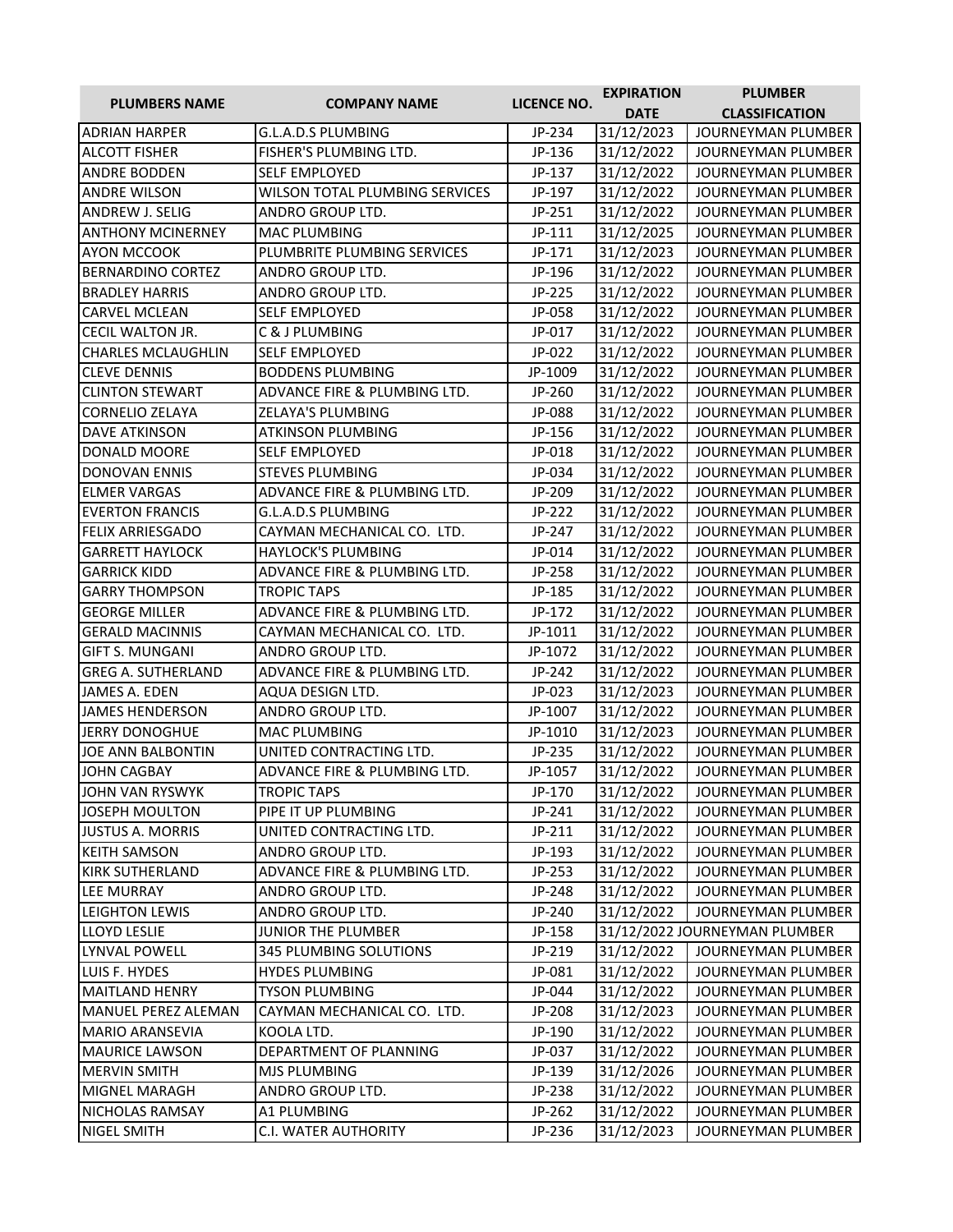| <b>OMAR ELLIS</b>        | CAYMAN MECHANICAL CO. LTD.    | JP-1001 | 31/12/2022 | <b>JOURNEYMAN PLUMBER</b> |
|--------------------------|-------------------------------|---------|------------|---------------------------|
| <b>OMAR KELLY</b>        | ADVANCE FIRE & PLUMBING LTD.  | JP-1063 | 31/12/2022 | JOURNEYMAN PLUMBER        |
| <b>OSHANE SMITH</b>      | ADVANCE FIRE & PLUMBING LTD.  | JP-1058 | 31/12/2022 | JOURNEYMAN PLUMBER        |
| <b>PAUL WALKER</b>       | RACKIYM PLUMBING              | JP-1008 | 31/12/2023 | <b>JOURNEYMAN PLUMBER</b> |
| <b>PATRICK ALLEN</b>     | ADVANCE FIRE & PLUMBING LTD.  | JP-237  | 31/12/2022 | <b>JOURNEYMAN PLUMBER</b> |
| <b>PATRICK WATSON</b>    | CAYMAN MECHANICAL CO. LTD.    | JP-1059 | 31/12/2022 | <b>JOURNEYMAN PLUMBER</b> |
| RAYMOND JOSEPHS          | TROPICAL CONSTRUCTION         | JP-195  | 31/12/2022 | JOURNEYMAN PLUMBER        |
| RICHARD CARNOGURSKY      | CAYMAN MECHANICAL CO. LTD.    | JP-1066 | 31/12/2022 | <b>JOURNEYMAN PLUMBER</b> |
| <b>ROBERT BANKS</b>      | WHITE WATER POINT LTD.        | JP-206  | 31/12/2022 | <b>JOURNEYMAN PLUMBER</b> |
| <b>ROBIN FITE</b>        | SOLARIS CONSTRUCTION LTD.     | JP-217  | 31/12/2025 | <b>JOURNEYMAN PLUMBER</b> |
| <b>SEYMOUR ELLIS</b>     | AL'S PLUMBING & MAINTENANCE   | JP-164  | 31/12/2023 | <b>JOURNEYMAN PLUMBER</b> |
| <b>SIDNEY MILLER</b>     | <b>SELF EMPLOYED</b>          | JP-030  | 31/12/2022 | JOURNEYMAN PLUMBER        |
| <b>STEWART MACINTOSH</b> | ANDRO GROUP LTD.              | JP-245  | 31/12/2022 | JOURNEYMAN PLUMBER        |
| <b>TODD ELDRIDGE</b>     | <b>SELF EMPLOYED</b>          | JP-202  | 31/12/2022 | <b>JOURNEYMAN PLUMBER</b> |
| <b>TREVOR JONES</b>      | TJ's PLUMBING                 | JP-198  | 31/12/2022 | JOURNEYMAN PLUMBER        |
| <b>UMROY WILLIAMS</b>    | <b>GEOCOMFORT CAYMAN LTD.</b> | JP-1074 | 31/12/2022 | <b>JOURNEYMAN PLUMBER</b> |
| <b>VAUGHN COLEY</b>      | ADVANCE FIRE & PLUMBING LTD.  | JP-184  | 31/12/2022 | JOURNEYMAN PLUMBER        |
| <b>VETEL WRIGHT</b>      | WRIGHTS PLUMBING              | JP-012  | 31/12/2022 | JOURNEYMAN PLUMBER        |
| <b>WADE TONKIN</b>       | ANDRO GROUP LTD.              | JP-1073 | 31/12/2022 | JOURNEYMAN PLUMBER        |
| <b>WAYNE BROWN</b>       | ANDRO GROUP LTD.              | JP-215  | 31/12/2022 | <b>JOURNEYMAN PLUMBER</b> |
| <b>WAYNE SENIOR</b>      | ADVANCE FIRE & PLUMBING LTD.  | JP-166  | 31/12/2022 | <b>JOURNEYMAN PLUMBER</b> |
| <b>WESTBOURN STONE</b>   | <b>STONE PLUMBING</b>         | JP-154  | 31/12/2022 | <b>JOURNEYMAN PLUMBER</b> |
|                          |                               |         |            |                           |
|                          |                               |         |            |                           |